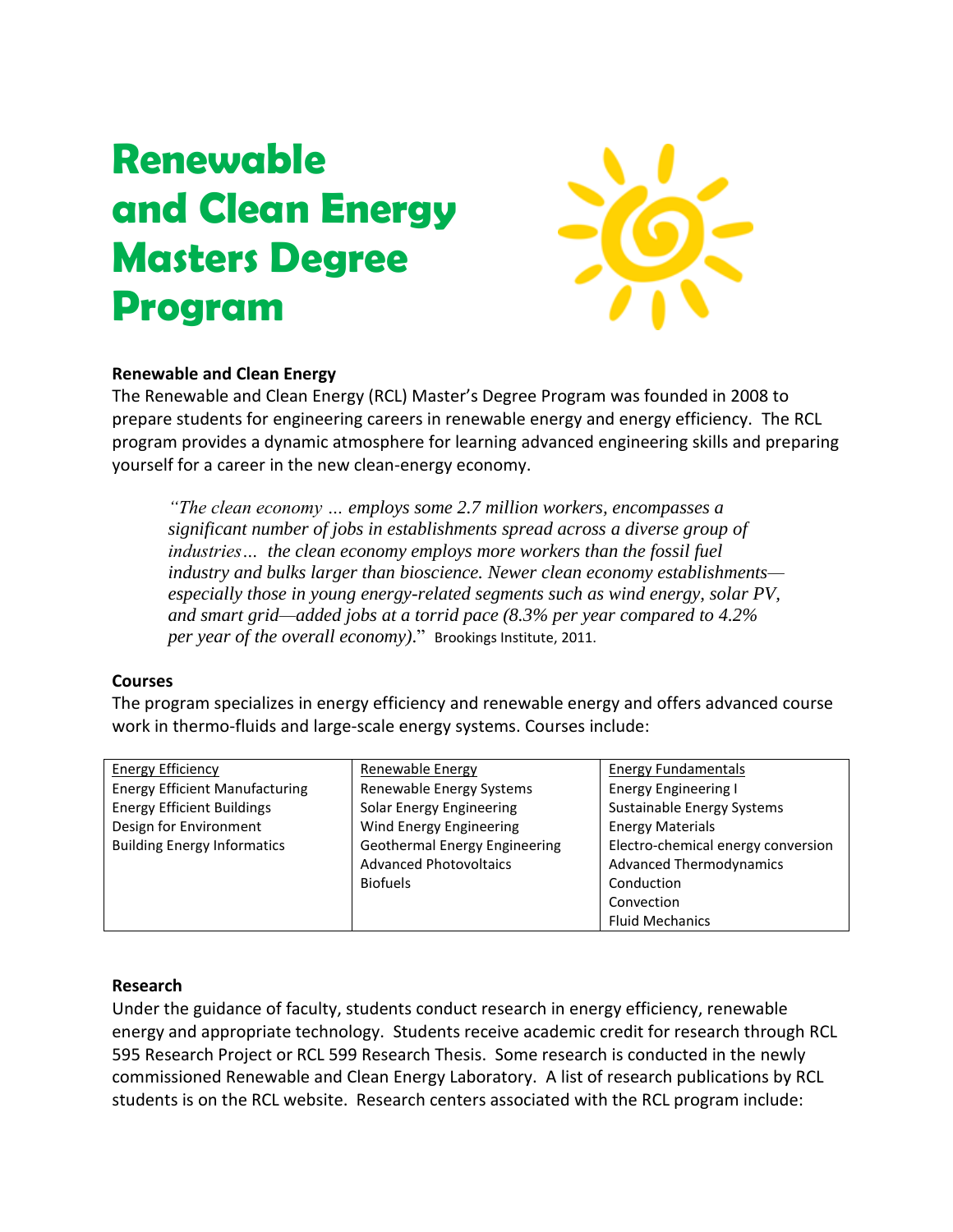- Industrial Assessment Center: with funding from the U.S. Department of Energy, MORPC and others
- Building Energy Center: with funding from Dayton, Power and Light, Vectren, and others
- Ohio Center of Excellence for Energy and Environmental Informatics: with funding from the U.S. Air Force and others

#### **Students**

The RCL program is home to about 50 graduate students. RCL students come from the U.S., Mexico, Puerto Rico, Venezuela, Columbia, India, Pakistan, Libya, China and other nations. The rich international learning environment has attracted three Fulbright Scholars. RCL students develop deep friendships with peers and professors. Extra-curricular activities including soccer, music and travel. RCL students participate in student-led groups including the Superhigh Mileage Competition, the SolarSplash competition and ASHRAE. RCL students have developed appropriate technology throughout the world through the ETHOS program including solar photovoltaic projects in Pakistan and solar refrigeration projects in India. RCL students study abroad in Ireland and Scotland.

## **Graduates**

RCL graduates become leaders and innovators in the clean-energy economy. RCL graduates have founded two successful companies and find jobs in both the private sector and government including:

- o Go Sustainable Energy, Columbus, OH
- o Energize Engineering, Lima OH
- o Heapy Corporation Dayton, OH
- o Energy Optimizers Dayton, OH.
- o ICH International Washington, DC.
- o Elara Engineering Chicago, Illinois.
- o The Clean Energy Coalition Ypsilanti, Michigan.
- o Cascade Energy, Portland, Oregon.
- o Grumman-Butkus, Chicago, Illinois
- o Oakridge National Laboratories, Oakridge Tennessee
- o American Council for an Energy Efficient Economy, Washington, DC.
- o City of Alexandria, Alexandria, Virginia

#### **The University of Dayton**

The University of Dayton is comprehensive teaching and research university founded in 1850. It is home to about 7,500 undergraduate students and 3,500 graduate students. The University of Dayton is ranked 99th among national universities by U.S. News and World Reports (2011).

The RCL program is part of the School of Engineering at the University of Dayton. The School of Engineering was founded in 1911 and is home to about 1,400 undergraduate students, 360 graduate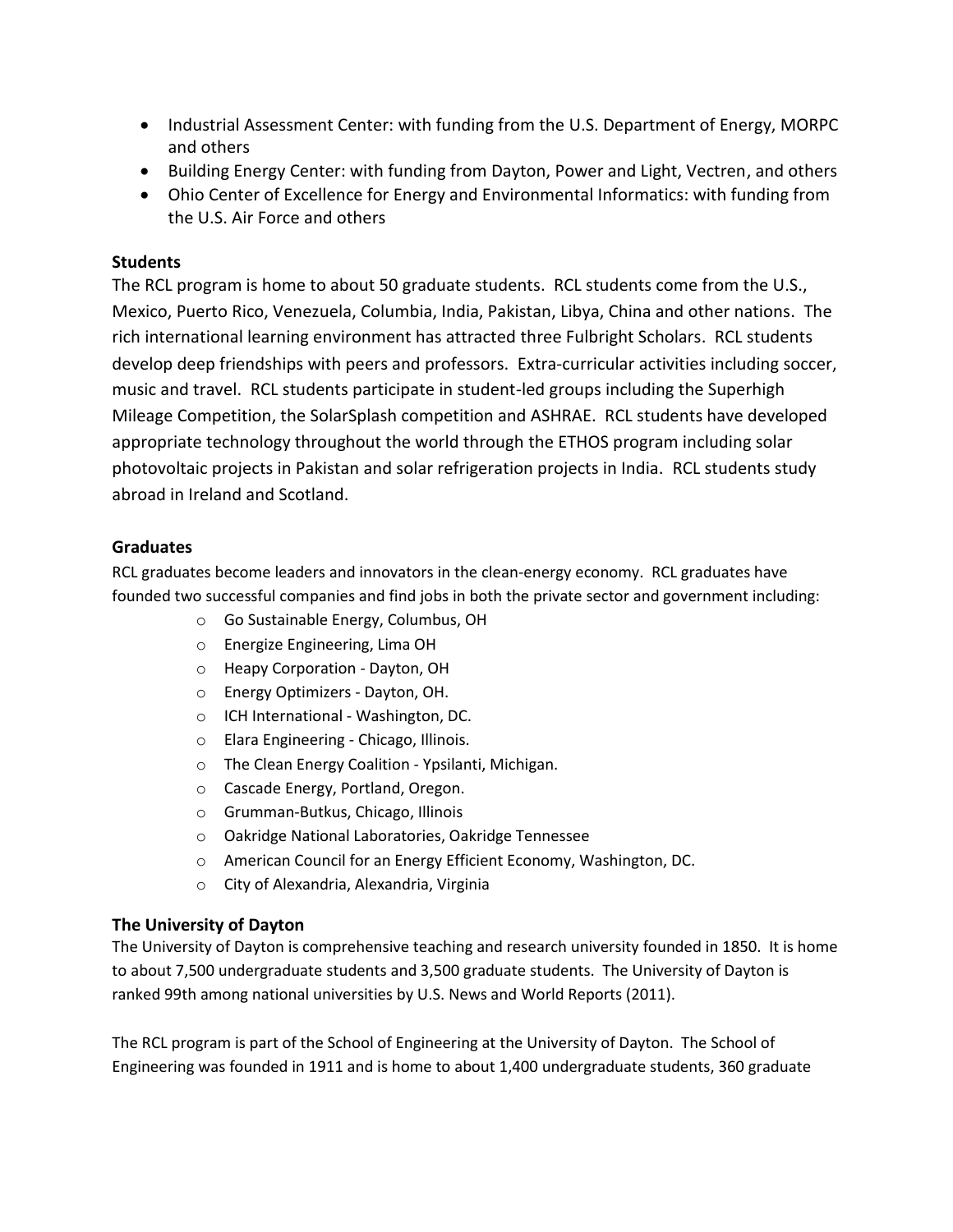students and 84 full time faculty. The University of Dayton School of Engineering graduate program is ranked 52 in the nation by U.S. News and World Reports (2011).

The University of Dayton has strong support for international students. U.D. is ranked first in the world in international student satisfaction, according to the International Student Barometer.

## **Dayton, Ohio**

Dayton, Ohio is a very livable community in the upper Midwest of the United States. CareerBliss.com and Forbes rated Dayton as the happiest city to work in and NerdWallet rated Dayton as one of the top 10 cities in the country for STEM (science, technology, engineering and mathematics) graduates. The greater Dayton area is home to 841,000 people. Dayton supports an art museum, the Air Force Museum, a strong performing arts community, the Dayton Dragon professional baseball team, and several Metro-parks connected by an excellent array of bike paths. The average temperature during January is 25 F (- 4 C) and the average temperature during July is 75 F (24 C). The region receives about 40 inches of precipitation per year.

#### **Admission Requirements**

If you are seeking admission to any of the masters programs in Renewable and Clean Energy, you must have an undergraduate degree from an accredited program in engineering, physics, applied mathematics or other appropriate program of study. If you have a different undergraduate degree, you may be required to complete prerequisite courses. You should have at least a 3.0 cumulative grade point average (GPA) on a 4.0 scale for admission in to this program. You should submit the following information in addition to the online application:

- An official academic record of all previously attended colleges or universities, which must be submitted directly from the colleges or universities to the Office of Graduate Admission Processing. Hand-carried transcripts, official copies marked *Issued to Student* and unofficial copies are not acceptable.
- Three letters of recommendation from professors or employers.
- A personal statement or résumé.
- Results from the GRE are not required. However, you are welcome to submit a score in support of your application.

#### **Applying to UD**

To be considered for graduate admission, apply online at:

#### **http://gradadmission.udayton.edu/application/**

It's simple, fast and free. After submitting your application, check your status online (http://gradadmission.udayton.edu/application/adm\_status.asp) at any point during the process to see what pieces of information, if any, you may need to submit to UD. Enhance your experience by personalizing our Web site to view information about your academic interests,